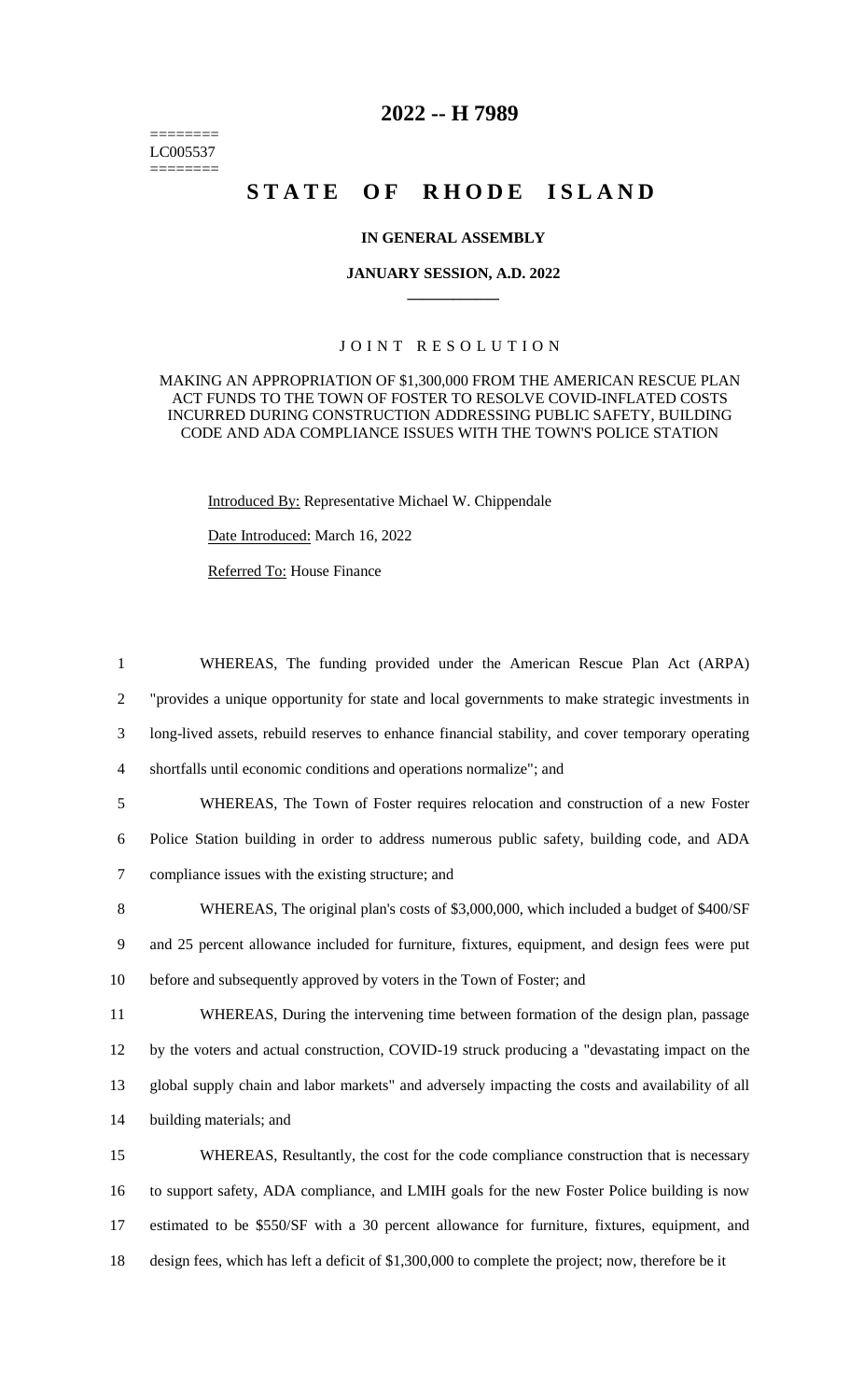RESOLVED, That there is hereby appropriated, out of any money from the American Rescue Plan Act in the treasury not otherwise appropriated for the fiscal year 2022-2023, the sum of one million three hundred thousand dollars (\$1,300,000) to the Town of Foster for relief in combating elevated COVID-related construction costs to the Town's Police Station; and the state controller is hereby authorized and directed to draw his orders upon the general treasurer for the payment of said sum, or so much thereof as may be from time to time required, upon receipt of properly authenticated vouchers.

======== LC005537 ========